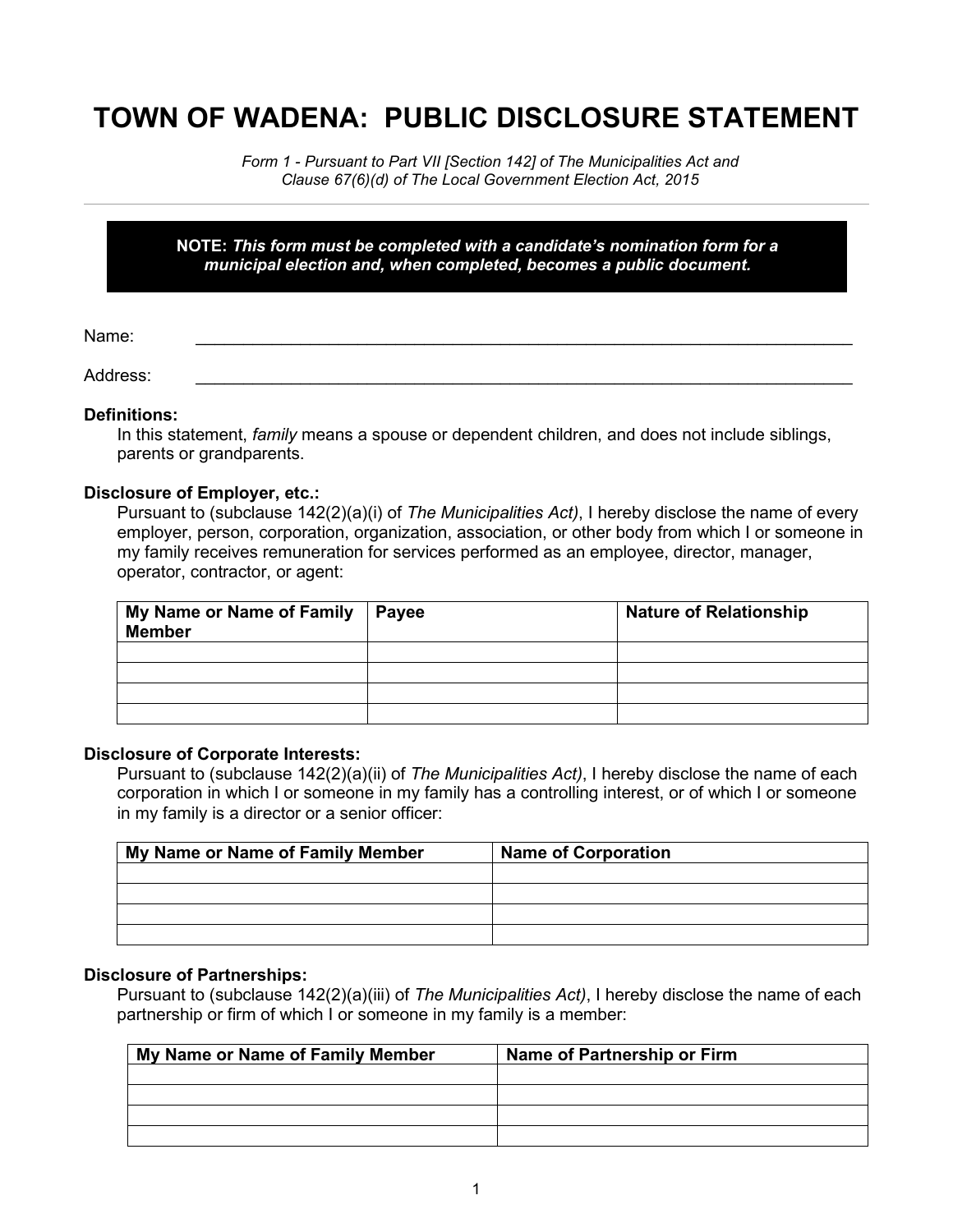#### **Disclosure of Business Arrangements:**

Pursuant to (subclause 142(2)(a)(iv) of *The Municipalities Act)*, I hereby disclose the name of any corporation, enterprise, firm, partnership, organization, association, or body that I or someone in my family directs, manages, operates or is otherwise involved in that:

- (a) transacts business with the municipality;
- (b) the council considers appropriate or necessary to disclose; or
- (c) is prescribed\*\*:

*\*By establishing through bylaw or policy – none exists at this time \*\*Through an amendment to legislation – none exists at this time*

| My Name or Name of Family Member | Name of Corporation, Enterprise, Firm,<br>Partnership, Organization, Association, or<br><b>Body</b> |
|----------------------------------|-----------------------------------------------------------------------------------------------------|
|                                  |                                                                                                     |
|                                  |                                                                                                     |
|                                  |                                                                                                     |
|                                  |                                                                                                     |

#### **Disclosure of Property Holdings:**

Pursuant to (clause 142(2)(b) of *The Municipalities Act)*, I hereby disclose the municipal address or legal description of any property located in the municipality or an adjoining municipality that is owned by:

- (a) me or someone in my family; or
- (b) a corporation, incorporated or continued pursuant to *The Business Corporations Act* or the *Canada Corporations Act*, of which I or someone in my family is a director or senior officer or in which I or someone in my family has a controlling interest:

| Owner(s) | <b>Civic Address or Legal</b><br><b>Description</b> | <b>Municipality</b> |
|----------|-----------------------------------------------------|---------------------|
|          |                                                     |                     |
|          |                                                     |                     |
|          |                                                     |                     |
|          |                                                     |                     |
|          |                                                     |                     |
|          |                                                     |                     |

#### **Disclosure of Contracts and Agreements:**

Pursuant to (clause 142(2)(c) of *The Municipalities Act)*, I hereby disclose the general nature and any material details of any contract or agreement involving me or someone in my family that could reasonably be perceived to be affected by a decision, recommendation or action of the council and to affect my impartiality in the exercise of my office:

| My Name or Name of Family Member | <b>General Nature and Any Material Details of</b><br><b>Any Contract or Agreement</b> |
|----------------------------------|---------------------------------------------------------------------------------------|
|                                  |                                                                                       |
|                                  |                                                                                       |
|                                  |                                                                                       |
|                                  |                                                                                       |